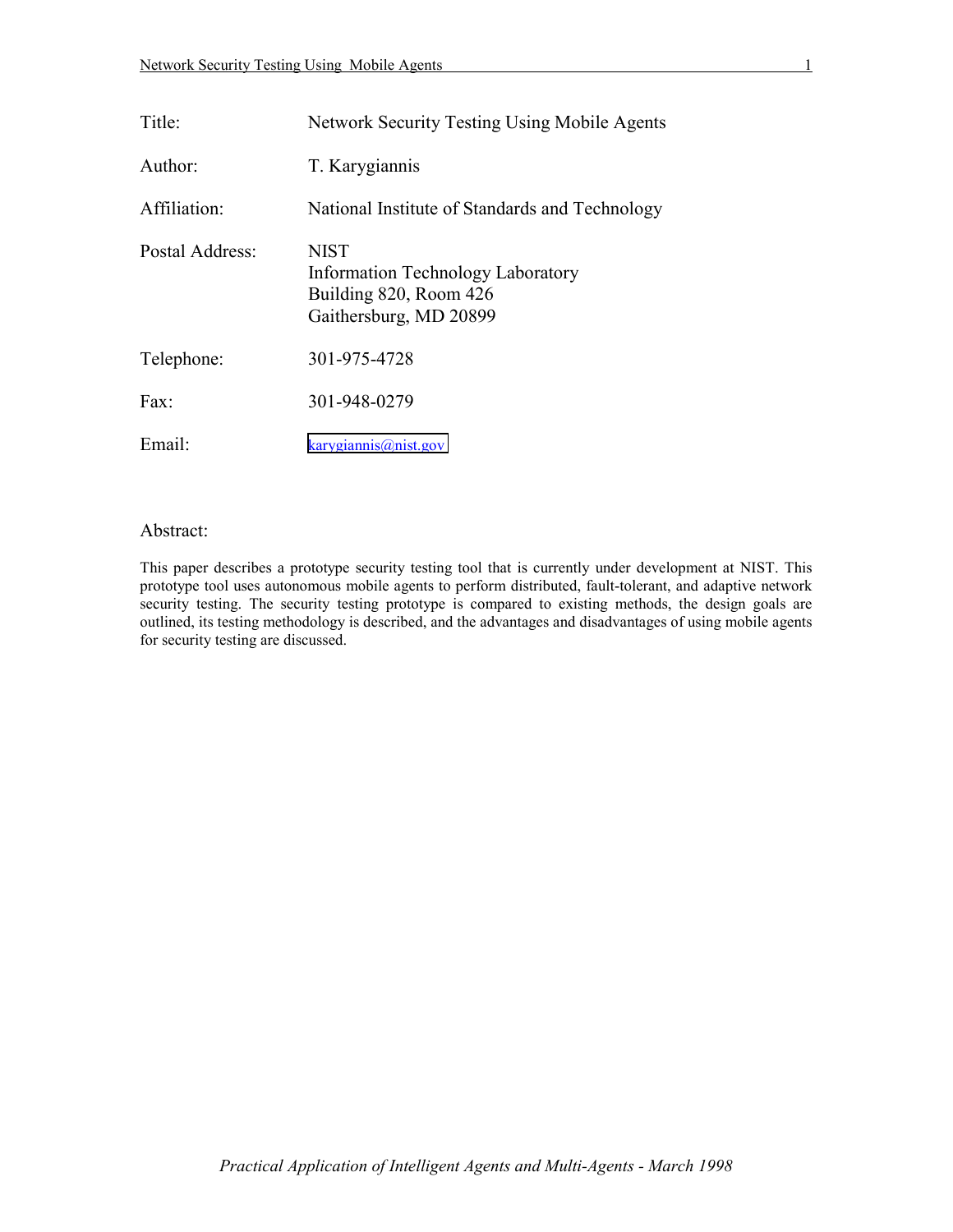# **Abstract**

 This paper describes a prototype security testing tool that is currently under development at NIST. This prototype tool uses autonomous mobile agents to perform distributed, fault-tolerant, and adaptive network security testing. The security testing prototype is compared to existing methods, the design goals are outlined, its testing methodology is described, and the advantages and disadvantages of using mobile agents for security testing are discussed.

#### **1 Introduction**

 maintain secure computer systems. As new products are continuously being introduced into the detected and exposed during the operational lifetime of a product. This trend is likely to continue given the Our reliance on computers to operate safely and reliably in environments ranging from air traffic control and telemedicine, to electronic commerce and telelearning, underscores the need to design, develop, and marketplace, a significant number of security vulnerabilities and vulnerability classes are regularly being time-to-market pressure, complexity of the security evaluation process, the unlimited number of system configurations, product revisions and upgrades, and varying levels of system administrator expertise. Although there are a number of security tools that are designed to detect system vulnerabilities, these tools have a number of limitations, such as:

- Network security testing and monitoring is typically assigned to a single central security monitor. The failure of this central security monitor will render the system unable to perform security testing and vulnerable to attack[1,2].
- Host-based monitors and integrity checkers can be disabled and audit trails corrupted by intruders.
- logging requirements placed on this central security monitor. As the size and complexity of the network increases, so does the computational burden and data
- As new vulnerabilities are discovered and security advisories are issued, the test suites of these security tools quickly become outdated and new tests are often not available until the next software release.

This paper outlines a test methodology and prototype security tool that attempts to overcome these limitations by using autonomous mobile agents.

#### **Design Goals 2**

The objective of this project is to develop a network security testing methodology and a prototype tool that will meet the following design goals:

- The security testing tool should be easy to maintain, upgrade, and configure.
- The security testing tool must be able to test and monitor heterogeneous networks.
- The test methodology should be fault-tolerant.
- The security testing tool should scale well as the number of computers in the network increases.
- The security testing tool should be adaptive.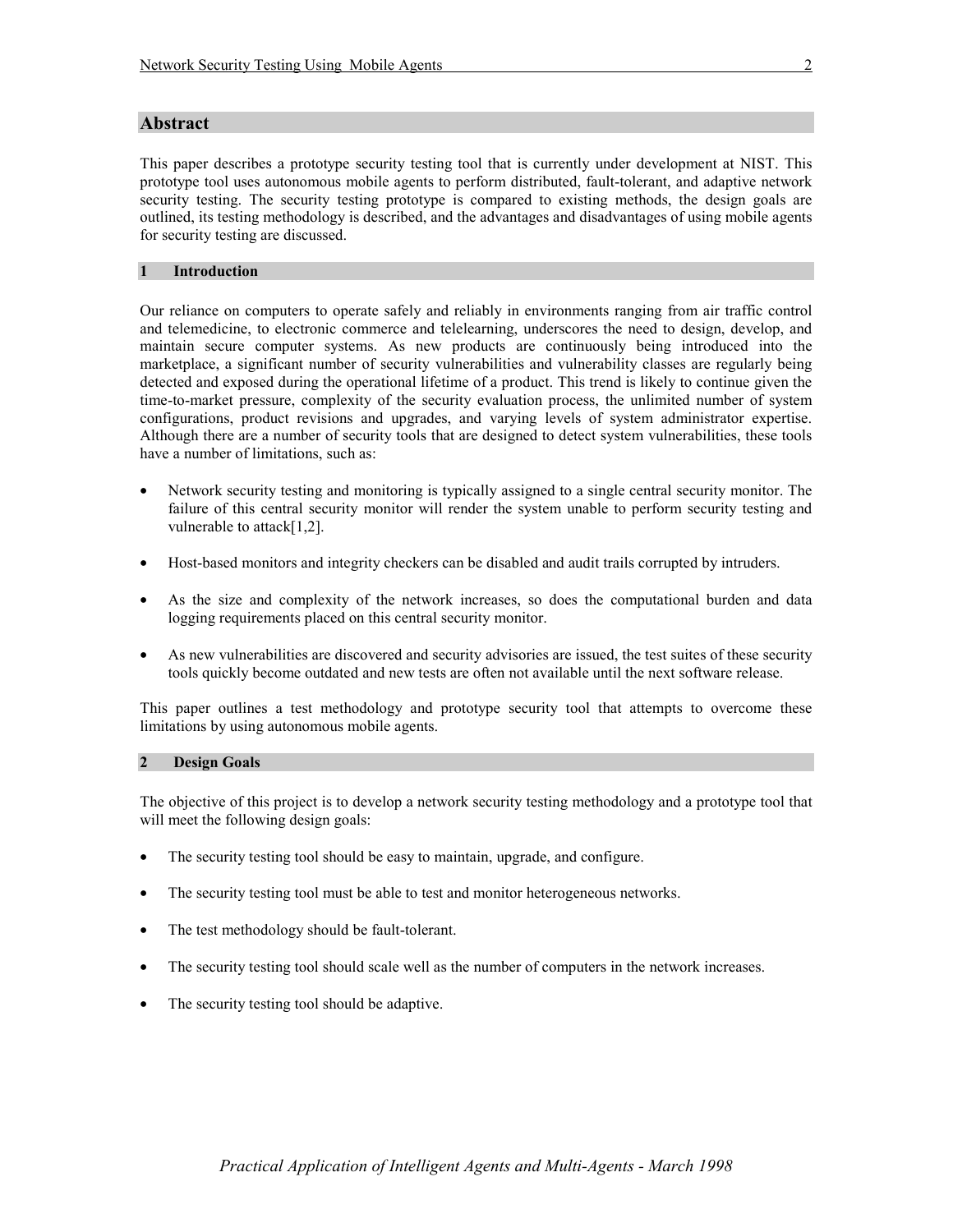Security testing and monitoring tools are typically implemented as either central security monitors or as host-based integrity checkers. The limitations of central security monitors and host-based integrity checkers are summarized in sections 3.1 and 3.2.

### **3.1 Central Security Monitor**

 monitoring of a network. A failure of this central security monitor, however, renders the system unable to organized "infowar" attack. For example, Figure 1(a) below shows a fault-free central security monitor that 1(b), then the security monitor would not be able, or could not be trusted, to detect security problems in the A central security monitor is typically assigned the responsibility of performing the security testing and perform security testing and protect the network from attack. This failure could be caused by a hardware malfunction, the loss of a network connection, an attack from a malicious cracker, or be the result of an has detected a security problem in node  $N_2$ . The shaded nodes in Figure 1 represent a suspicious, compromised, or faulty node. If the central security monitor fails, or is compromised, as shown in Figure rest of the network. A faulty or compromised security monitor may no longer be able to monitor the rest of the network, may be providing erroneous data due to some hardware failure, or may even try to actively deceive the network by lying or allowing intruders into the system. Clearly, this "command center" approach to security testing and monitoring is not very fault-tolerant. In addition to not being fault-tolerant, centralized security monitor implementations do not scale well. As the number of computers and other resources on the network increases, so does the computational load on the central security monitor. As its performance decreases, the security testing intervals would increase and, as a result, widen the window of opportunity for an intruder to penetrate the system.



**Figure 1. A centralized network security monitor.**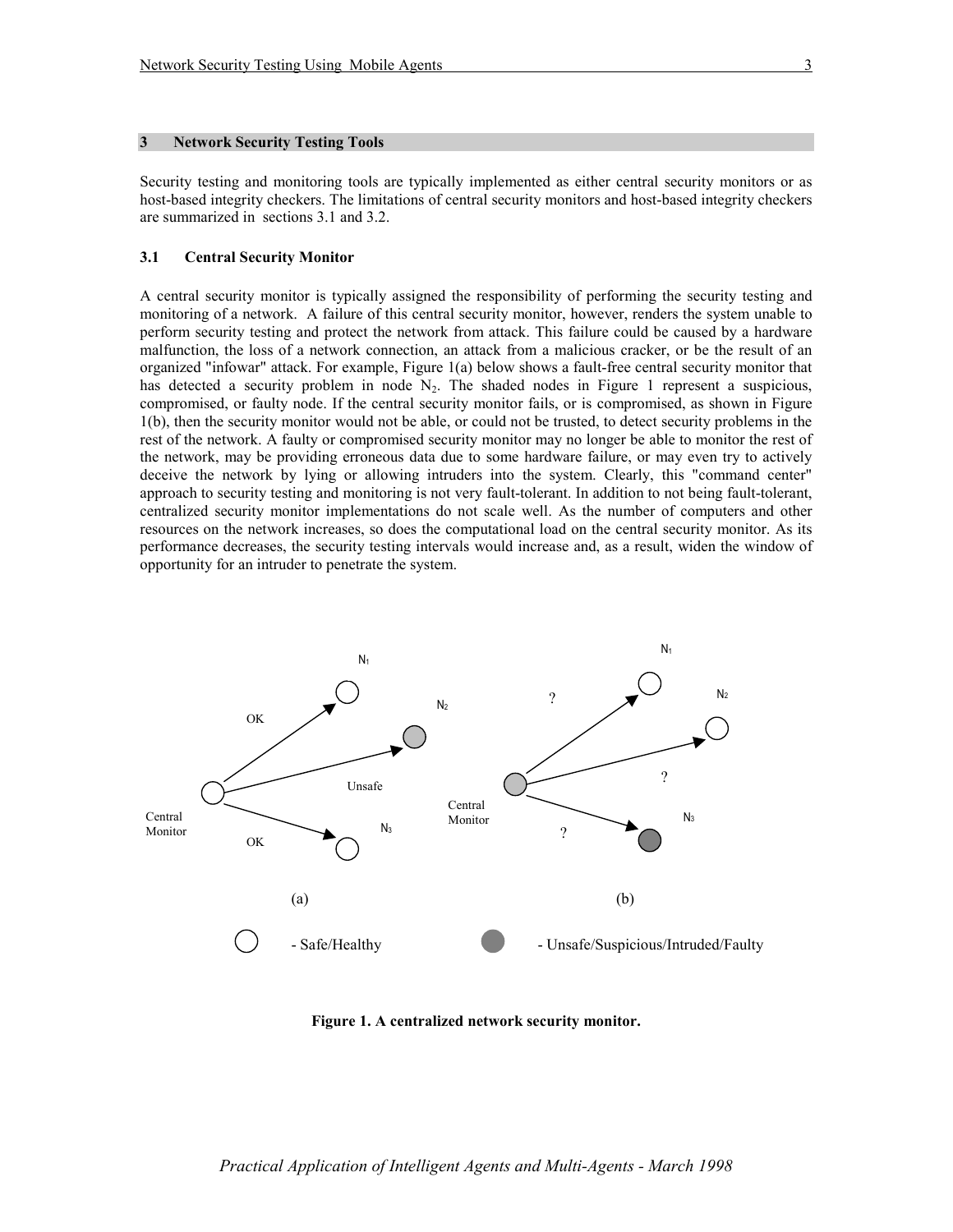#### **3.2 Host-based Integrity Checkers**

 Host-based integrity checkers reside on the node being monitored and report changes to critical system files parts of the system that it is safe when, in fact, its security has been compromised. An intruder can disable or suspicious activity back to the node's system administrator, a central monitor, or broadcast the test results to the rest of the network. Host-based monitors can run as background daemons or as scheduled processes. An unauthorized user that gains control of a computer can act maliciously and convince other security monitoring daemons, deactivate "cron" jobs, disable the reporting utilities, and erase audit trails. Thus, a computer cannot always be trusted to diagnose itself with a host-based integrity checker alone. In Figure 2(a), for example, a safe node  $N_1$  runs a host-based security test and reports the results to the network or to a central security monitor. A compromised node  $N_1$ , as shown in Figure 2(b), however, could deceive the rest of the system by disseminating erroneous information. Alternatively, if a node running a host-based integrity checker reports its test results to a central processor, and the central processor has failed, then the rest of the nodes in the network would never be informed of a potential security problem. The central security monitor implementation is not fail-safe. The host-based implementation is fail-safe for hardware failures, but not for security breaches as the intruder can disable the host-based security monitors.



**Figure 2. A compromised system running host-based security tools.**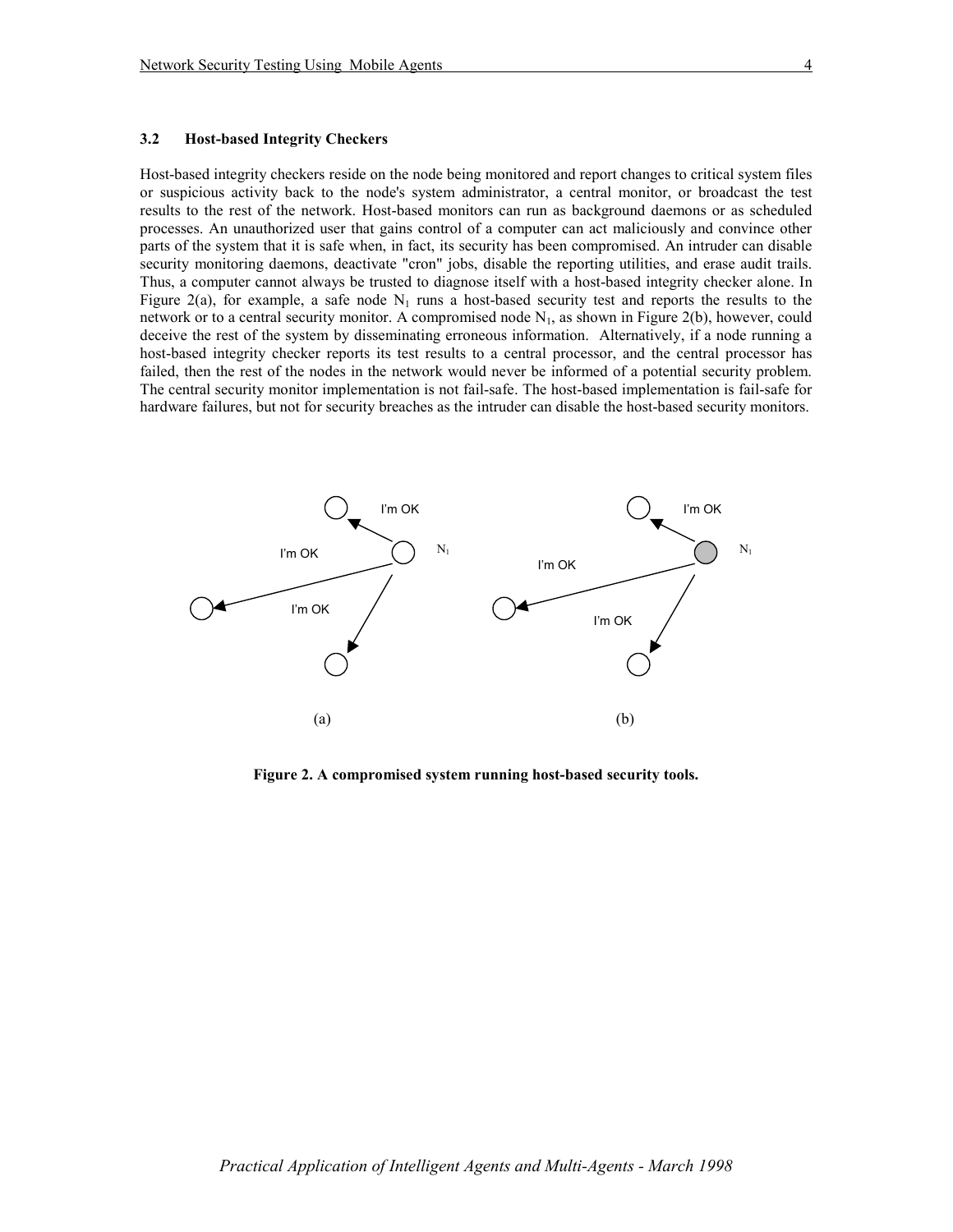In order to overcome many of the limitations of central security and host-based monitors, a prototype tool is being designed and developed to demonstrate the benefits of using mobile agents to perform security testing. This section describes the prototype design and provides the rationale and benefits of using mobile agents to perform security testing. The mobile agent security tool prototype is currently being implemented using IBM's Aglet Workbench and JDK1.1.4 and runs on Windows95 and SPARC/Solaris2.5 machines[3].

## **4.1 Fault-Tolerance and Scaleability**

 security testing tools. Their ability to travel through the network and carry data along with them enables Mobile agents' ability to autonomously travel through the network adds a new level of fault-tolerance to the agents to hide data, code, and security-relevant information from potential intruders. Moreover, the security testing of the network is not vulnerable to a single point of failure and the security testing can continue even if individual nodes fail or become unavailable[2,4]. For example, an agent can compute and encrypt the signature of critical files on one host and travel to another host or set of hosts and report the results.<sup>1</sup> The agent itself can also be encrypted. Since the agent can carry both data and code with it, the security tools are more difficult to disable, or circumvent. The problem of preventing snooping or tampering with an agent's internal state is still an open research problem[5].

 monitor implementations. A distributed security tool that uses mobile agents, however, can overcome this execute their code using the hosts resources also allows for dynamic load sharing. The addition of new computers to a network places an additional computational load on central security limitation by dispatching or cloning new agents as computers are added to the network, and thus share the additional workload and offer better scaleability. The ability to have agents travel through the system and

# **4.2 Adaptive Testing**

 $\overline{a}$ 

 network load, a host's computational load, or based on messages received from another agent. Agents can notifies the rest of the network, the other computers may decide to challenge the suspicious node by not giving it the rights to mount some files it previously had rights to, or by denying it certain network services, Agents can travel to nodes based on the time of their last visit or a predefined schedule, based on the also decide on their own what path to take and what actions to perform as they gather data from the nodes they visit. If an intruder blocks the hosting capability of a node, then the agent can go to another host and report the problem. Cooperating agents can help reconfigure the network to deny network services to certain nodes until they have been confirmed to be in a safe state. Agents can monitor network events and cooperate with host-based agents. For example, if an agent detects suspicious activity on one computer and or by reconfiguring the network until the suspicious node returns to a safe state.

# **4.3 Agent Control and Cooperation**

Meta-agents can monitor, coordinate, retract, and dispatch agents as needed. An agent can be dispatched to a specific host on the network or can be given an itinerary of hosts to visit and test. Once an agent completes its tests, it can send messages to call other agents to help with the testing by performing more detailed tests, if necessary, or to perform other tests. Agents can transmit beacons to meta-agents to verify that they reached their destinations and have completed their tasks. Agents can broadcast "alarms" to notify other agents of potential security problems. All communications are handled transparently by proxies. Agents can have multiple proxies since the failure of the proxy's host would cut off communication from an agent that is traveling through the network. The ability of agents to travel, cooperate, and communicate make it much more difficult for an intruder to disable or circumvent security testing and monitors. This inter-agent control and messaging, however, also introduces a communication overhead that is not found in central security monitor or host-based integrity checker implementations.

 $<sup>1</sup>$  The use of cryptography with the agents has not yet been implemented in the prototype.</sup>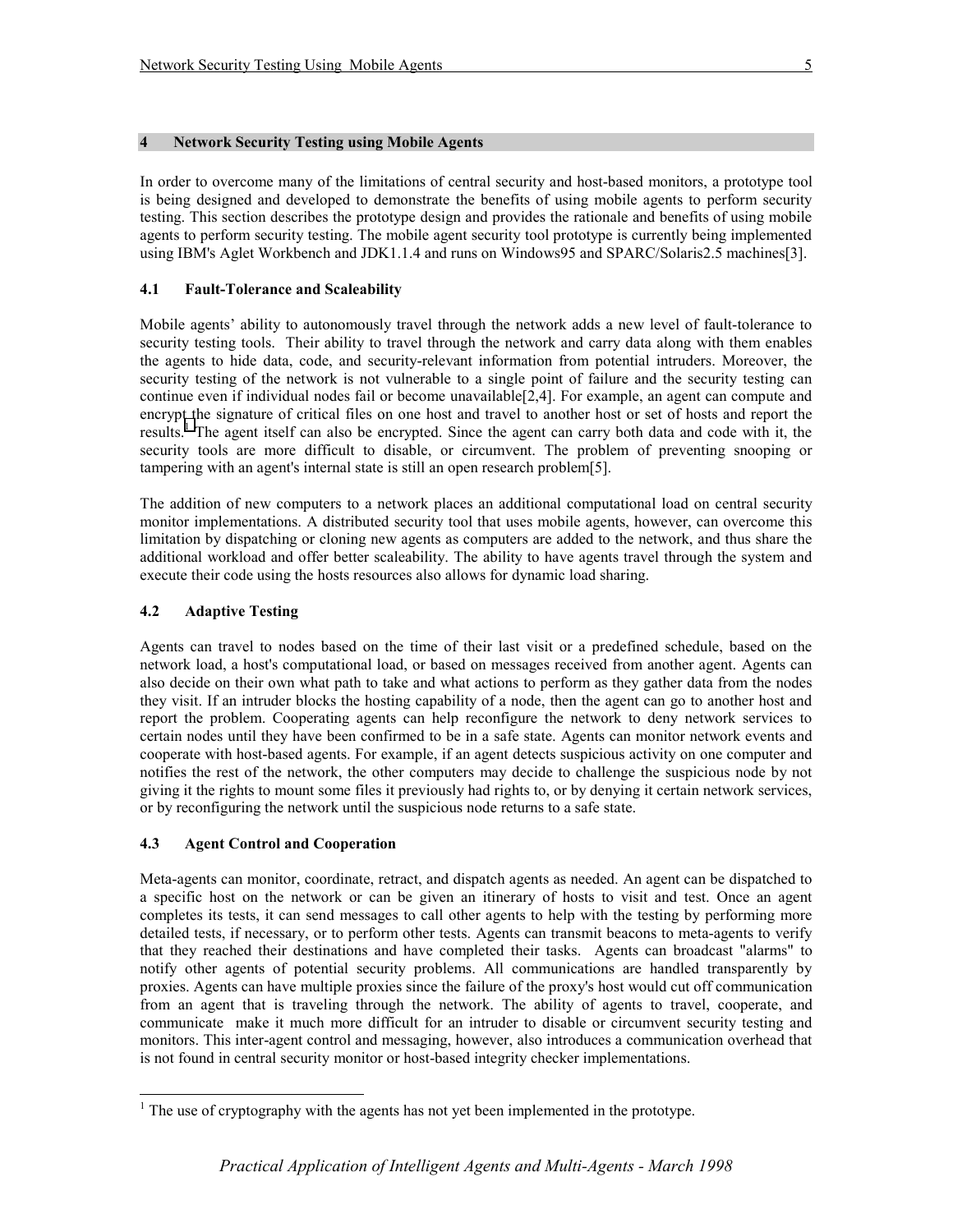## **4.4 Maintenance**

 Agents are constructed as lightweight processes, so that each process tests a single vulnerability. As new environment. vulnerabilities are detected and tests for these vulnerabilities are developed, new agents can be added to the test suite. As the system configuration changes, some agents can be retracted or disposed if they are no longer needed. Test suites can be fine-tuned for each individual node depending on its configuration. This increases the efficiency of the testing as tests are performed only where and when they are needed. A lightweight agent architecture makes the test suite very configurable, especially for a heterogeneous

## **4.5 Mobile Agent Security Issues**

 The use of mobile agents for network security testing and monitoring introduces new security concerns and malicious agents, agents must be protected from malicious hosts, and agents must also be protected from vulnerabilities. Many agent qualities make them an ideal attack mechanism. Hosts must be protected from other malicious agents. Agent attacks can include spamming, spoofing, and denial of service attacks. Spamming can occur by flooding a service with requests, denial of service attacks can be mounted by excessive cloning of agents for the purpose of draining computational resources from a host, and spoofing can occur when an agent or agent system falsifies its identity to get access to information or services[5]. The encryption of agents and their messages, and the use of digital signatures provide additional security against these threats, but more research in the area of agent security is required before agents can be safely deployed in critical applications.

## **4.6 Advantages**

There are several advantages to using mobile agents to perform distributed security testing. Some of these advantages are:

- Mobile agents add fault-tolerance. The network is not vulnerable to a single-point of failure.
- throughout the network. • It is more difficult for an intruder to disable security tests and monitors when they are distributed
- Mobile agents can take advantage of the inherent parallelism of large networks to offer performance improvements over conventional centralized security monitoring by distributing the security testing workload over the network.
- Distributed security testing scales well as more agents can be added when new computers are added to the network. Maintaining and upgrading the security test suite can be accomplished by dispatching or cloning new agents and retracting or disposing of old agents.
- Agents can be adaptively assigned to different tasks spanning a range of responsibilities from intrusion detection and diagnosis, to reconfiguration and recovery.
- Agents can be developed to run on heterogeneous computer systems and take advantage of the built-in agent communication capabilities.

## **4.7 Disadvantages**

Some of the disadvantages of using mobile agents are:

• Mobile agent tools are still new and may have security bugs and vulnerabilities that are yet unknown.